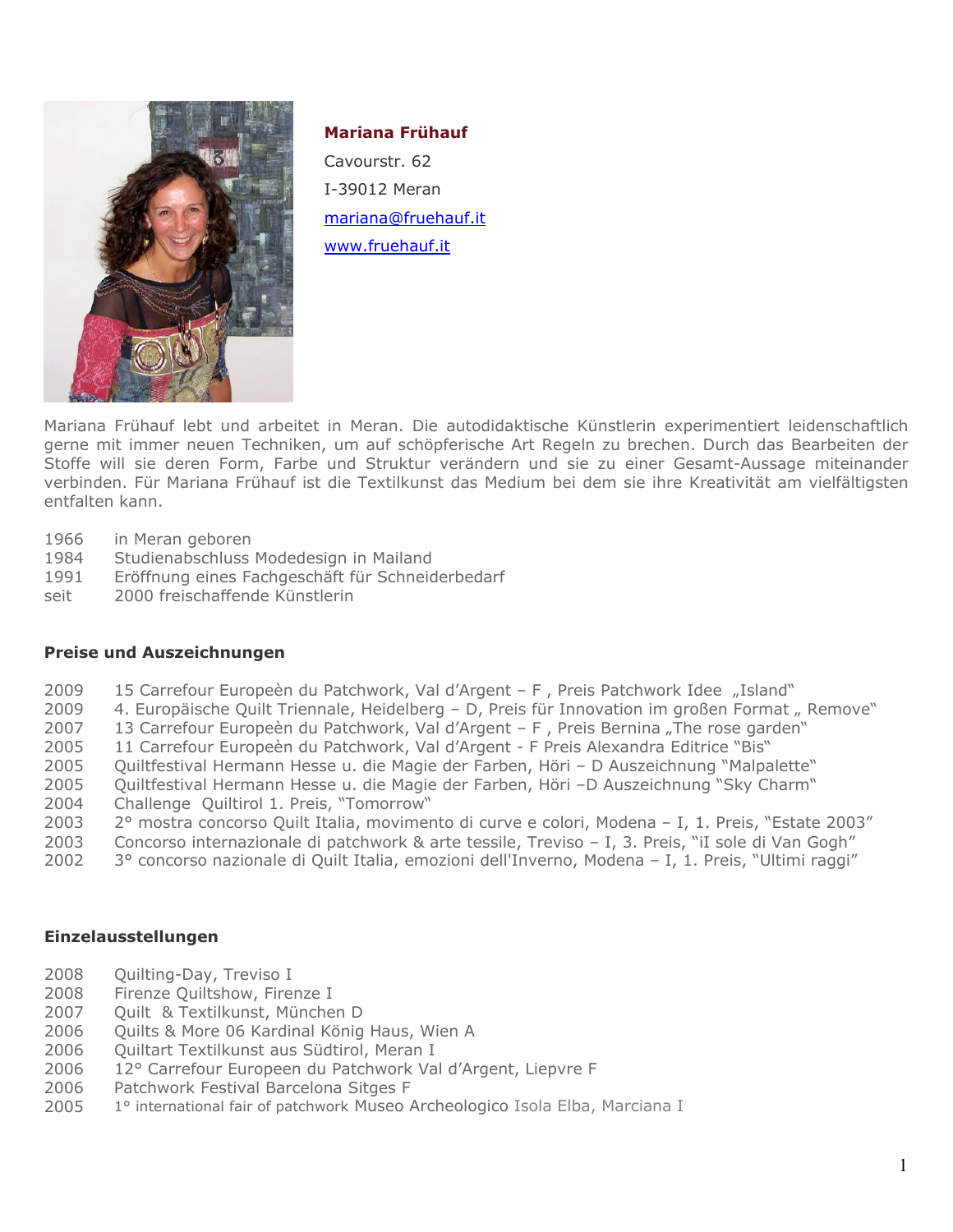## **Austellungsbeteiligungen**

- 2010 European Art Quilts VI, Molenschot NL
- 2009 4. Europäische Quilt-Triennale, Heidelberg D
- 2009 15.Carrefour European du Patchwork, Die Farben eines Landes, Val d'Argent F
- 2009 Mostra Quilt Italia, Sitges ES
- 2008 Bruch 2008, Engi CH
- 2008 Klangstreifen, Irsee D
- 2007 Kramgasse –Kulturgasse, Bern CH
- 2007 13.Carrefour European du Patchwork, Einen mit Leidenschaft gestalteten Garten, Val d'Argent F
- 2007 Bodensee Quiltfestival, Radolfzell D
- 2006 3. Europäische Quilt-Triennale, Heidelberg D
- 2006 European Art Quilts IV, Molenschot NL
- 2005 11. Carrefour European du Patchwork, Rythm & Blues, eine musikalische Saga, Val d'Argent F
- 2005 Magic Quilt Expo, Euroquilt contest, east to west, Lyon F
- 2005 Quiltfestival Höri, Hermann Hesse und die Magie der Farben, Höri D
- 2005 Quiltfestival Höri, Hermann Hesse und die Magie der Farben, Höri D
- 2005 Il tempo delle donne, Roma I
- 2004 3. Mostra concorso internazionale Quilt Italia, giochi di luce ed ombre, Modena 2004 Challenge Quiltirol, Bad Häring A
- 2004 Stoff & Stein, Lienz A
- 2004 Quilt Expo IX, Euroquilt 2004, Paysages et Lumieres du monde, Landscapes and lights of the world, Patchwork- und Quiltverlag, Den Haag NL
- 2004 Form, Farbe, Technik, Hallein A
- 2004 Nagoya Words Quilt Carnival, Nagoya Japan
- 2003 2° Mostra concorso Quilt Italia, Movimento di curve e colori, Modena I
- 2003 European Quilt Championships t' Hazzo, Time, Waalre NL
- 2003 Kreativwelt, Impressionen in Rot und Weiss, Wiesbaden D
- 2003 Concorso internazionale di patchwork & arte tessile, I colori di van Gogh, Treviso I
- 2002 3° concorso nazionale di Quilt Italia, Emozioni dell'Inverno, Modena I

| Kataloge und Bücher                                                                          |                                                                                                                                                                                                                                                                                                                                                                                                                        |                                                                                                                  |                                                                                                                                                                                                                                                                                                                              |  |  |
|----------------------------------------------------------------------------------------------|------------------------------------------------------------------------------------------------------------------------------------------------------------------------------------------------------------------------------------------------------------------------------------------------------------------------------------------------------------------------------------------------------------------------|------------------------------------------------------------------------------------------------------------------|------------------------------------------------------------------------------------------------------------------------------------------------------------------------------------------------------------------------------------------------------------------------------------------------------------------------------|--|--|
|                                                                                              | Datum Herausgeber                                                                                                                                                                                                                                                                                                                                                                                                      | <b>Seite</b>                                                                                                     | <b>Titel</b>                                                                                                                                                                                                                                                                                                                 |  |  |
| 2009<br>2009<br>2008<br>2007<br>2007<br>2006<br>2006<br>2006<br>2006<br>2005<br>2005<br>2004 | 4. Europäische Quilt-Triennale<br>15ème Carrefour Européen du Patchwork<br>Interessentgemeinschaft Weben Schweiz<br>13ème Carrefour Européen du Patchwork<br>Kramgasse Kulturgasse Berns<br>Mariana Frühauf<br>3. Europäische Quilt-Triennale<br>12ème Carrefour Européen du Patchwork<br>European Art Quilts IV<br>11ème Carrefour Européen du Patchwork<br>camera dei deputati<br>Patchwork und Quiltverlag (A) Wien | $36 - 37$<br>52<br>$20 + 64$<br>48<br>$26 - 29$<br>$34 - 35$<br>$54 - 55$<br>$50 - 51$<br>98<br>25<br>$97 - 102$ | Textilmuseum Max Berk<br>Cataloge Prestige 2009<br>Bruch 2008<br>Cataloge Prestige 2007<br>Kramgasse Kulturgasse Berns<br><b>Ouiltart</b><br>Textilmuseum Max Berk<br>Cataloge Prestige 2006<br>European Art Quilts IV<br>Cataloge Prestige 2005<br>L'arte di creare con le stoffe<br>quiltART- artQUILT 16 European Artists |  |  |
| 2004                                                                                         | Stoff & Stein Austria                                                                                                                                                                                                                                                                                                                                                                                                  | 15                                                                                                               | Collagen                                                                                                                                                                                                                                                                                                                     |  |  |
| 2003                                                                                         | Alexandra Editrice                                                                                                                                                                                                                                                                                                                                                                                                     | 68-70                                                                                                            | I colori di Van Gogh patch. arte tessile                                                                                                                                                                                                                                                                                     |  |  |
| 2003                                                                                         | Patchwork Promotions                                                                                                                                                                                                                                                                                                                                                                                                   | 14                                                                                                               | European Quilt Championships 2003                                                                                                                                                                                                                                                                                            |  |  |

### **Rezensionen**

| <b>Datum</b> |       | Zeitschrift                                | <b>Seite</b> | <b>Titel</b>                                                               |
|--------------|-------|--------------------------------------------|--------------|----------------------------------------------------------------------------|
| 2008<br>2009 | $\pm$ | Magic Patch N° 39<br>D Patchworidee 4/2009 |              | 31-32 15. Carrefour Europeo del Patchwork<br>23-24 Was wann wo? Heidelberg |
| 2009         |       | I Südtiroler Wochenm.N°45                  | 64           | Leute Mariana Frühauf                                                      |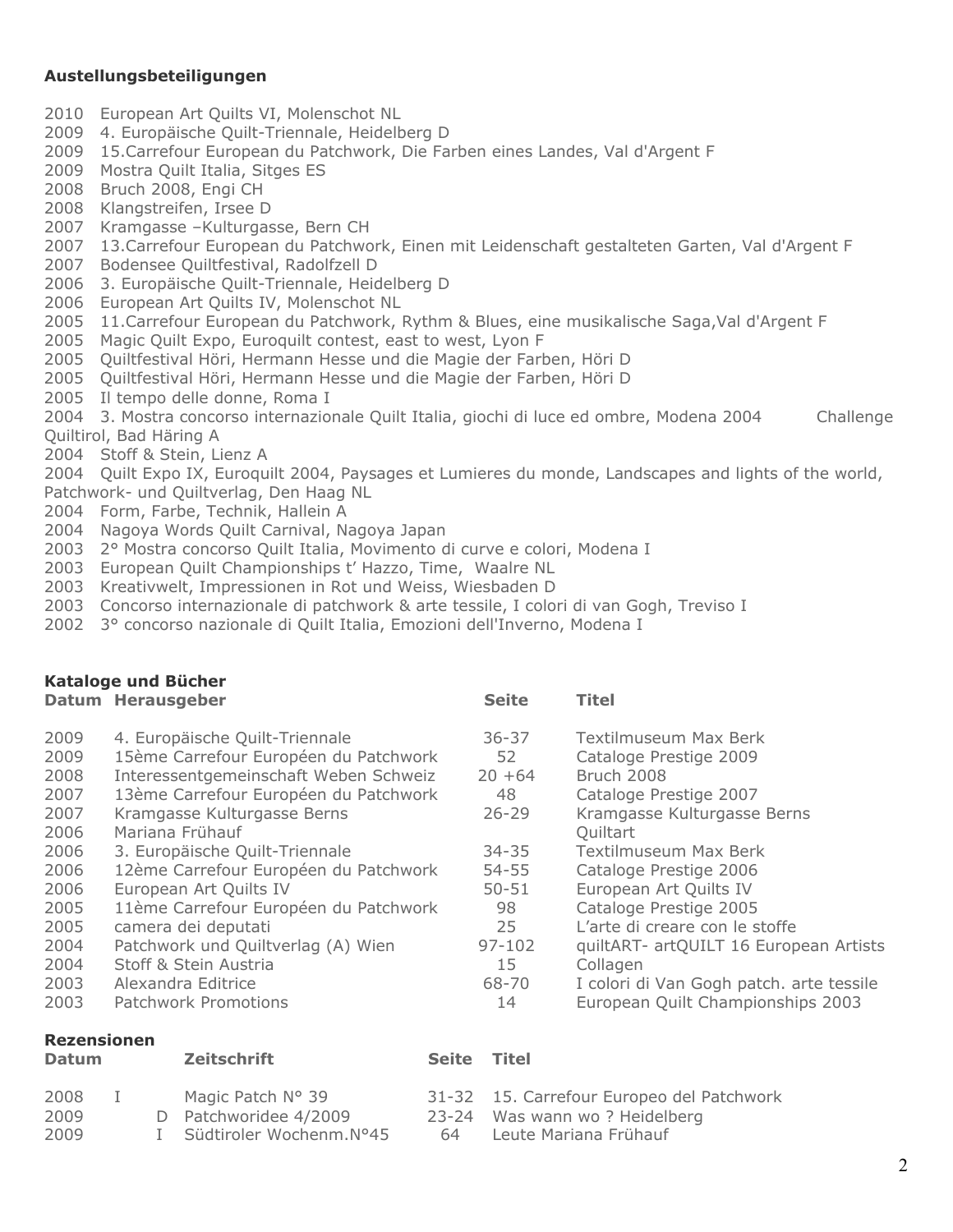| <b>Datum</b>             |              | <b>Zeitschrift</b>                               | <b>Seite</b>         | <b>Titel</b>                                              |
|--------------------------|--------------|--------------------------------------------------|----------------------|-----------------------------------------------------------|
| 2009                     | Ι.           | Südtiroler Tageszeitung 214                      | 24                   | Mariana Frühauf gewinnt Preis für Innovation              |
| 2009                     | L            | Dolomiten 04.11.09                               | 25                   | Innovationspreis für Meraner Künstlerin                   |
| 2009                     |              | D Stadteil-Rundschau 37                          | 9                    | 4. Europäische Quilt-Triennale                            |
| 2009                     |              | D Textilkunst International                      |                      | 129-134 Die 4. Europäische Quilt-Triennale                |
| 2009                     | D            | Patchworkgilde Heft 96                           |                      | 4. Europäische Quilt-Triennale                            |
| 2009 04                  | D            | Patchwork Professional                           | $6 - 13$             | Mariana Frühauf                                           |
| 2009 01                  | L            | Quilt Italia                                     | $54 - 57$            | Mariana Frühauf                                           |
| 2008                     |              | US SACA Nr 3                                     | 28                   | Trends                                                    |
| 2008                     |              | F Les Nouvelles 95                               | 38                   | Carrefour Europeen du Patchwork                           |
| 2008 03                  | L            | Quilt Italia                                     | 23                   | Incontri straordinari                                     |
| 2008 02                  | $\mathbf{I}$ | Quilt Italia                                     | $8 - 10$             | Firenze Quilt Show                                        |
| 2008                     | $\mathbf{I}$ | Magic Patch N° 34                                | $52 - 56$            | Firenze Quilt Show                                        |
| 2008 11-01               | L            | Magic Patch N° 31                                | 38                   | Un jardin passionnement                                   |
| 2008 06                  | D            | Patchwork Gilde                                  | 34                   | Einen Blick über den Tellerand- nach Italien              |
| 2008 01-02               |              | A Patchwork- Quiltjornal N° 96                   | 46                   | Uberlegungen zu einem Quilt                               |
| 2007 10-12               | L            | Quilt Italia News 2007/4                         | 30                   | Carrefour Europeen du Patchwork                           |
| 2007 06                  | F            | Les Nouvelles                                    |                      | 56 -59 Mariana Frühauf                                    |
| 2007 07-09               |              | D Patchwork Idee 2007/3                          | $25 - 27$            | zu Gast bei Mariana Frühauf                               |
| 2007 05-08               | L            | Magic Patch Nº 29                                | 41                   | Abilmente                                                 |
| 2007 05                  |              | <b>CH Freundin</b>                               |                      | swisstalk Die Faszination des Quiltens                    |
| 2007 03                  |              | CH patCHquilt 27                                 | $30 - 31$            | Trends der zeitgenössischen Quiltkunst                    |
| 2007 02-04               | L            | MAGIC patch N° 28                                | $3 - 5$              | Tecnica Sandwich von Mariana Frühauf                      |
| 2006 12                  |              | A Pin-wand Patchworkgilde N°4                    | 16                   | Nachlese Val d'Argent 2006                                |
| 2006 11                  | L            | Die Südtirolerin                                 | 158                  | Genähte Bilder                                            |
| 2006 09                  |              | D Textileforum 4/2006                            | $7\overline{ }$      | Das 12. Patchworktreffen im Elsass                        |
| 2006 12                  | L            | Vissidarte                                       | 11                   | Mariana Frühauf                                           |
| 2006 11-01               | $\mathbf{I}$ | MAGIC patch N° 27                                | 35                   | 12° Carrefour Europeen du Patchwork                       |
| 2006 10-12               |              | D Patchwork Idee                                 | 44                   | 12° europäisches Patchworktreffen im Silbertal            |
| 2006 10                  | L            | FF Südtiroler Wochenm.N°40                       | $40 - 41$            | Der Stoff, aus dem die Farben sind                        |
| 2006 09                  | L            | Burggräfler Rundschau N° 18                      | 15                   | Wie man mit Textilien Bilder "malt"                       |
| 2006 09                  |              | D Textileforum 3/2006                            | 7                    | Mariana Frühauf Quilts                                    |
| 2006 09-10               |              | D Patchwork-Quiltjornal N°88                     | 33                   | Quilts & More 2006                                        |
| 2006 09                  | L            | Dolomiten 22.09.2006                             | $\overline{4}$       | Kunst in wilden Farben                                    |
| 2006 07-09               | $\mathbf{I}$ | Quilt Italia News 2006/3                         | 10                   | Lyon 2006 European Art Quilts IV                          |
| 2006 06                  | F            | Les Nouvelles du Patchwork N°89 20               |                      | Festival de Sitges                                        |
| 2006 04                  | D            | Textileforum 4/2006                              | 7                    | Das 12. Patchworktreffen im Elsass                        |
| 2005 12-02<br>2005 11-01 | A            | Pin-wand Patchworkgilde N°4<br>MAGIC patch N° 23 | 11                   | Val d'Argent 2005                                         |
| 2005 10-12               | L<br>Ι       | Quilt Italia News 2005/4                         | $31 - 35$<br>$8 - 9$ | Ritratto D'artista<br>11° Carrefour Europeen du Patchwork |
| 2005 09                  |              | ES Patchwork Asociacion Espanola                 | 48                   | patchwork contemporáneo                                   |
| 2005 08-10               | Ι            | MAGIC patch N° 22                                | 44-46                | 1 Festival Internazionale di Patchwork Italia             |
| 2005 07-08               | F            | MAGIC patch N° 26                                | $28 - 31$            | Portrait d'Artiste Mariana Frühauf, Italie                |
| 2005 07-08               |              | GB MAGIC patch N° 57                             | $44 - 47$            | Portrait of an Artist Mariana Frühauf, Italy              |
| 2005 07-08               | D            | MAGIC patch $N^{\circ}$ 42                       | $28 - 31$            | Künstlerporträt von Mariana Frühauf, Italien              |
| 2005 07/08               | D            | Patchwork-Quiltjornal N°81                       | 14                   | Nachlese Hermann Hesse                                    |
| 2005 04-06               | I.           | Quilt Italia News 2005/2                         | $4 - 7$              | Elba Patchwork                                            |
| 2005 04-06               | D            | Pin-wand Patchworkgilde N°2                      | $8 - 9$              | Quiltfestival Höri am Bodensee                            |
| 2005 02-04               | I.           | MAGIC patch N° 20                                | 39                   | Concorso Giochi di Luci e Ombre                           |
| 2004 10-12               | I.           | Quilt Italia News 2004/4                         | $4 - 5$              | Concorso Giochi di Luci e Ombre                           |
| 2004 09-11               | A            | Pin-wand Patchworkgilde N°3                      | $\overline{4}$       | Stoff & Stein Lienz                                       |
| 2004 09-10               |              | GB MAGIC patch N° 21                             | $26 - 28$            | Magic Quilt Expo Landscapes and lights of the world       |
| 2004 09-10               | F            | MAGIC patch N° 52                                | $42 - 44$            | Magic Quilt Expo Paysages et lumieres du monde            |
| 2004 09/10               | D            | Patchwork-Quiltjornal N°76                       | $12 - 14$            | im Portait Mariana Frühauf                                |
| 2004 02-04               | Ι.           | MAGIC patch N° 16                                | 38-39                | Reportage Mostra Movimento di curve e Colori              |
| 2003 10-12               | L            | Quilt Italia News 2003/4                         | $20 - 21$            | A quattr'occhi con Mariana Frühauf                        |